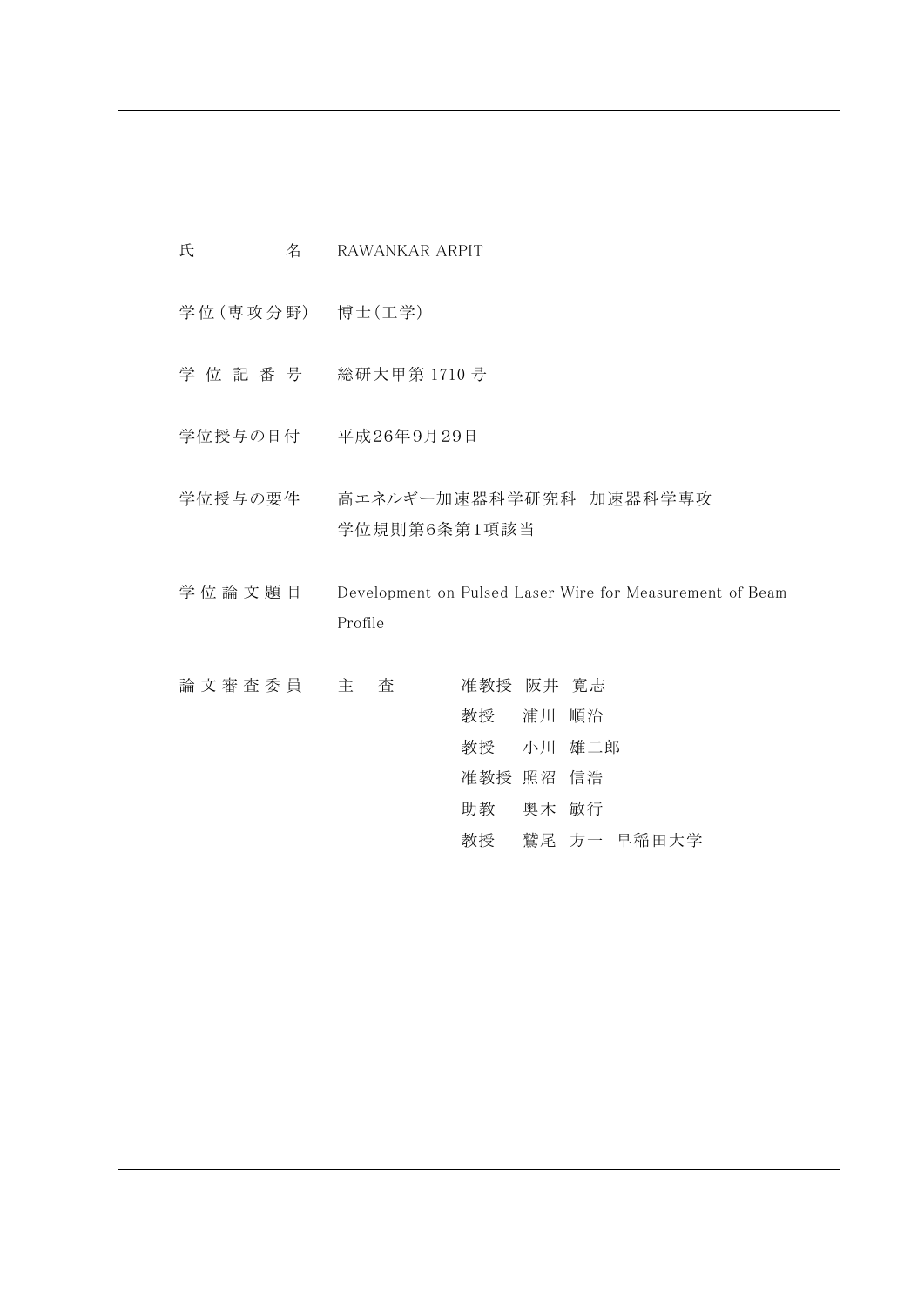## 論文内容の要旨

Summary of thesis contents

Production and handling of low emittance beam is important technology for linear colliders. For the view point of high energy experiments, luminosity and energy of collider is very important. So damping ring generates low emittance beam by radiation damping process. The advent of laser based beam profile monitor has increased the scope of studying low emittance beam dynamics. An Accelerator Test Facility (ATF) was built at KEK in hope of developing techniques for the low emittance beam. It consists of an electron linac, a damping ring in which beam emittance is reduced and an extraction line. The damping ring has two arc sections and two straight sections. 4 pm rad vertical emittance was already confirmed by CW laser wire monitor at the ATF damping ring. The main goal of ATF damping ring was production of 10 pm-rad emittance beam stably with multi- bunch beam of 210 mA. In the damping ring at ATF, vertical beam size is less than 10  $\mu$ m. For emittance measurement we are developing a new type of beam profile monitor which works on the principle of Inverse Compton scattering between electron and laser light. In order to achieve effective collision of photon and electron, very thin size laser is required. By scanning the position of laser beam and counting the number of scattered photons, a projected beam profile is obtained. Such type of optical resonator system is called laser wire. Laser wire is one of such a technique to measure a small electron beam size. If we make a small waist laser beam and install it perpendicular to an electron beam, then electron interacts with the laser light and emits energetic photons in the forward direction by Inverse Compton scattering process. After the inverse-Compton scattering, all electrons are bent by magnet while emitted photons are detected by a high energy photon detector placed downstream in the forward direction. In particular, if both electron and laser beam are assumed to have Gaussian profiles with width  $\sigma_e$  and  $\sigma_{lw}$ , the observed profile is also Gaussian with width  $\sigma_{obs}$  expressed by  $\sigma_{obs} = \sigma_{lw} + \sigma_e^2$ . The purpose of this research is to develop pulsed laser wire for electron beam profile monitor with relative fast scanning at the ATF damping ring. Near  $5 \mu m$  laser waist is essential to measure tiny electron beam profile precisely. We used a four mirror Fabry-Perot optical cavity to produce laser wire. It enhances the effective laser power and improves the intensity of the signal. The geometrical properties of laser beam are defined by boundary conditions formed with two concave mirrors and two plane mirrors. Pulsed repetition is same as oscillation frequency of mode locked laser. All of the frequencies in the mode locked laser can be resonant in the optical cavity when the following condition is satisfied, assuming as  $\lambda$  laser wavelength, a laser oscillation cavity length of  $L<sub>laser</sub>$  and optical cavity length as *L*cav

$$
L_{\text{cav}} = n \lambda \quad (n : \text{integer})
$$
  
m  $L_{\text{cav}} = L_{\text{laser}} \text{ (m: integer)}$ 

The minimum beam waist is obtained in between two concave mirrors. The two concave mirrors of same curvature are used in compact resonator. Electron beam interacts with laser pulse at minimum beam waist position, which is called interaction point (IP). The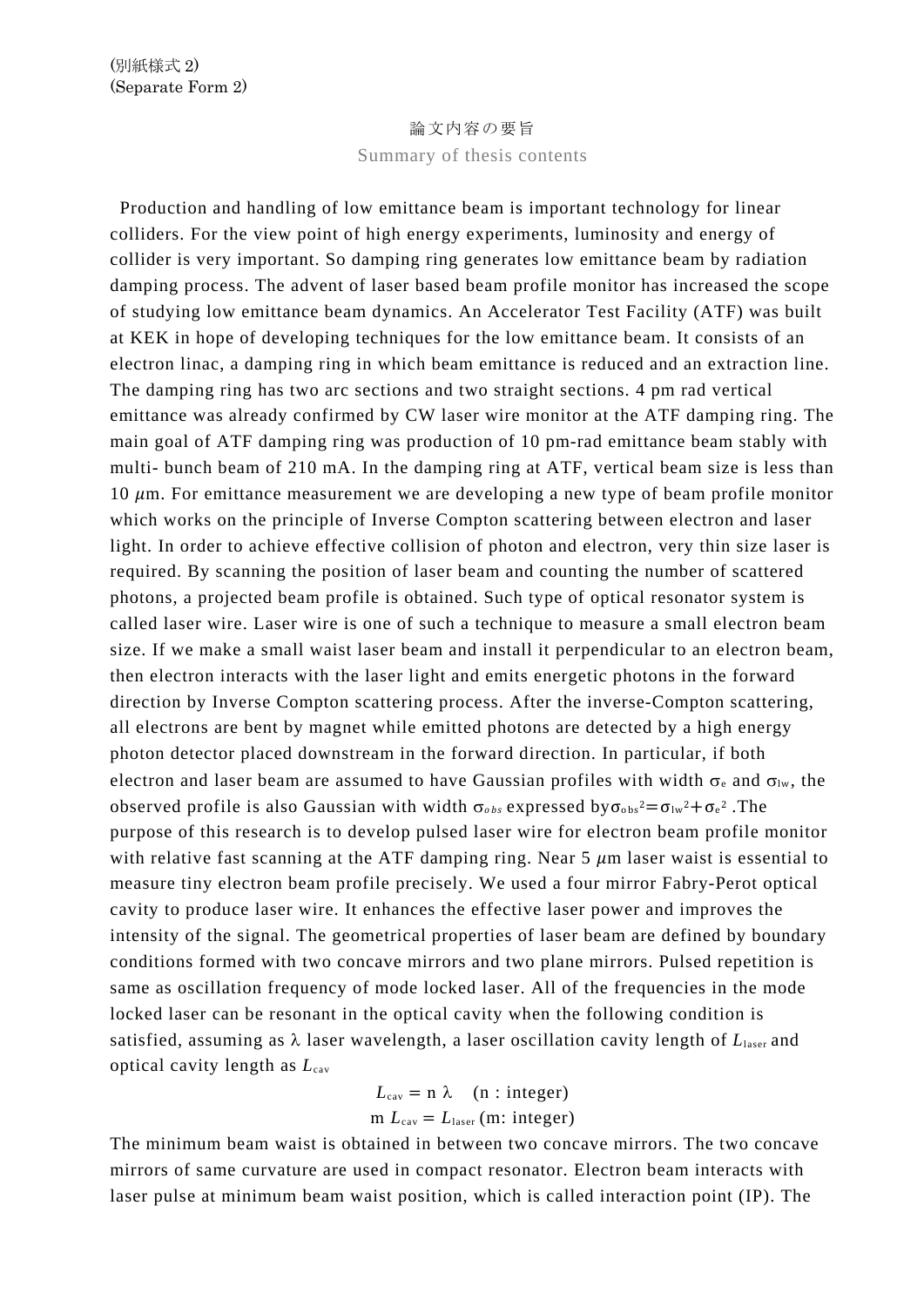## (別紙様式 2) (Separate Form 2)

optical cavity assembly consists of four mirrors, mirror holder system and cylindrical spacers which define length of cavity. In order to have precise control over cavity length, both plane mirror holders are supported by a piezo actuator through a disk type plate spring. Hollow piezo actuators are used for laser beam to pass through them. Four mirror optical cavity is designed for 532 nm wavelength. Distance between concave-concave mirror is kept at  $102.8 \pm 0.1$  mm and distance between plane-plane mirror is kept at  $103.2$  $\pm$ 0.1 mm. A complex mirror alignment scheme is used to keep side by side distance between plane and concave mirror to 29.2 mm. All mirrors used in cavity design are of 1 inch diameter. The radius of curvature for two concave mirror is 101.81 mm. Minimum beam size is directly proportional to wavelength of laser beam, therefore with green pulsed laser (532 nm) we can achieve half value of beam size as compare to infrared (1064nm) pulsed laser.

In our initial phase of research, we injected pulsed infrared mode locked laser with 714 MHz repetition rate to four mirror cavity. With pulsed infrared laser, achieved minimum beam size is around 12  $\mu$ m. That means, with pulsed green we can obtain beam size around 6  $\mu$ m in the same resonator. Important role of the cavity is to enhance the effective laser power. Laser beam from a laser oscillator is injected to the cavity through one of the plane mirrors. The laser wave inside the cavity reflects back and forth and builds up the effective power. The power enhancement realizes only when the cavity satisfies the resonance condition of a standing wave. We achieved enhancement factor of 960 inside cavity with present setup. Finesse is measured experimentally by finding the ratio of Free Spectral range (FSR) to width of resonance at half maximum ( $\delta\theta$ ) of Airy function. FSR is distance between peaks of two consecutive 0th order modes. Measured Finesse with laser wire system is  $2315 \pm 220$ .

Pulsed infrared laser can be converted to pulsed green laser by second harmonics generator (SHG). But non- linear crystals used for second harmonics generation has very low conversion efficiency. Therefore, we made an amplifier system for 714 MHz pulsed seed laser, before conversion to second harmonics. The seed pulse from 714 MHz mode locked laser is amplified by a main amplifier. The main amplifier is composed of an Yb doped photonic crystal fiber (PCF, core diameter:  $40\mu$ m, length:1.5 m). As PCF has a large core doped with Yb ions and a clad having periodically allocated air holes, it can significantly amplify the seed pulse without nonlinear optical effect. Amplified efficiency decreases due to the shift of the center wavelength of the laser diode (LD) output by its heating. As a result we can keep the center wavelength of the LD output at 976nm by controlling the LD temperature. At high pump power, we can achieve amplifier slope efficiency up to 40%.The 500 mW seed pulse can be amplified to more than 6W .

IR output of the amplifier is then injected into a nonlinear birefringent crystal for the second harmonics generation. The crystal is Stoichiometric *LiTaO*<sub>3</sub> crystal. The pulse passing through the non-linear crystal involves the fundamental (1064 nm) and the second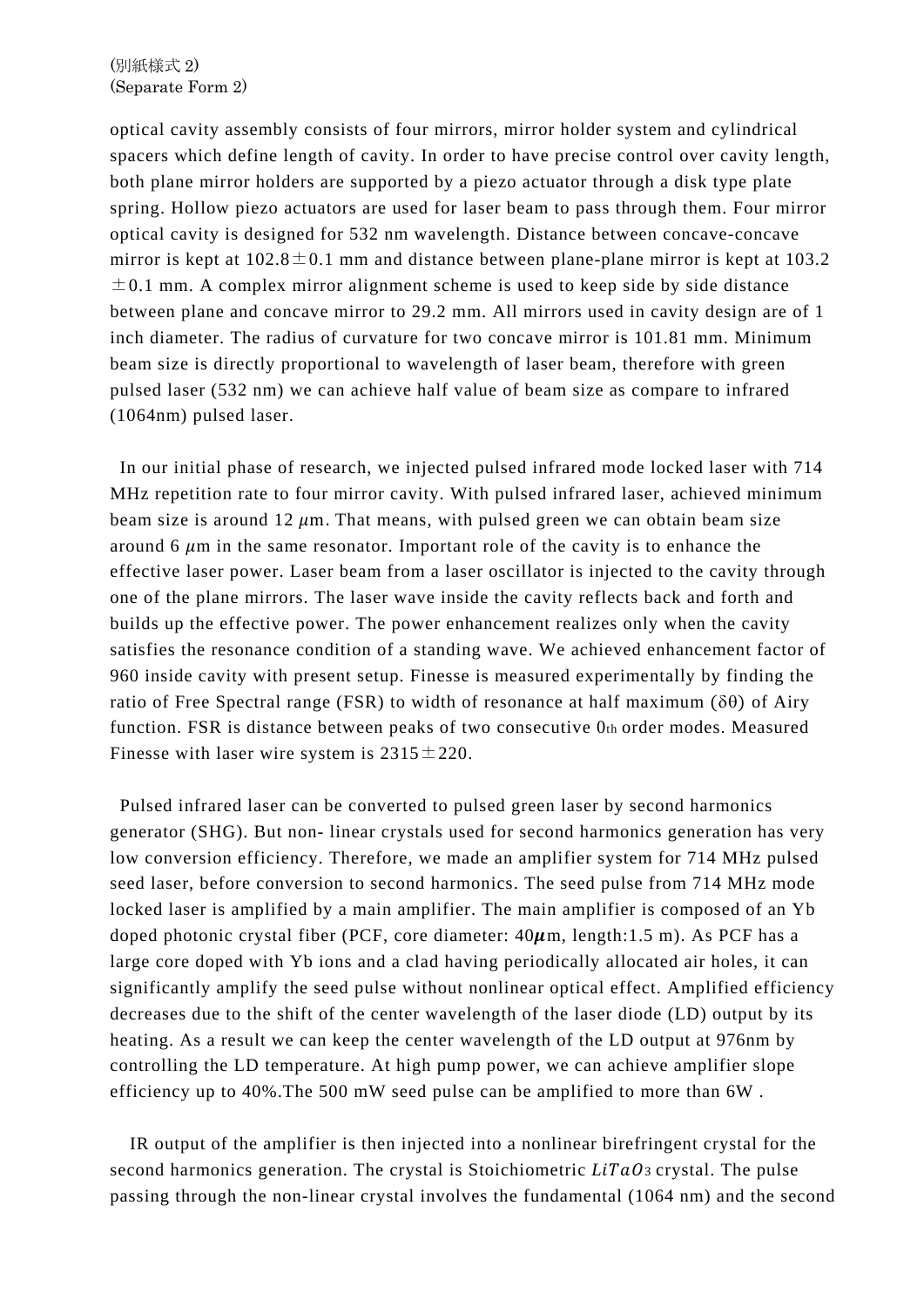harmonic (532 nm). We need special set of dichroic mirrors to filter infrared beam with green pulse so that only 532 nm pulse beam can pass. The scheme used for second harmonics generation is a single path system. Assuming conversion efficiency to be 20%, 1 W of second harmonics power is achieved at 5 W of IR. High LD pump power can cause PCF edge heating. Therefore for safety of PCF, we try to improve the conversion efficiency at a relatively low amplifier output.

Experiment was performed with single electron bunch inside ATF-DR and Compton signal was observed with vertical scanning of beam. The measured count rate is in the range of 6.2 kHz/mA. Background level is measured in the range of  $11 \pm 1$  kHz. From observed Compton signal profile, bunch length of electron beam is calculated as  $23.3\pm$ 0.7 ps. Electron beam size in vertical plane is measured as  $12.6 \pm 1.6 \mu$  and vertical emittance is measured as  $24.1 \pm 6.1$  pm-rad. Longitudinal bunch length and vertical beam size of electron beam was measured with laser wire system with free phase scan technique, without use of slow feedback system.

With pulsed green laser, profile of electron beam inside damping ring can be measured in vertical and longitudinal direction in very short time as compare to CW laser wire system. CW laser wire system consisted of two optical cavities (a horizontal laser wire and vertical laser wire), but present system requires only one four mirror optical cavity system for measurement of electron beam profile. Four mirror resonator has less sensitivity for misalignment comparing to two mirror cavity. Therefore overall, four mirror laser wire system is more stable and faster comparing to CW two mirror laser wire system which is previously used inside damping ring. This work is focused on design parameters of pulsed four mirror laser resonator and its application as a laser wire system. In this thesis, we describe development of this new profile monitor and measurement of electron beam profile and bunch length using free scan technique in ATF damping ring.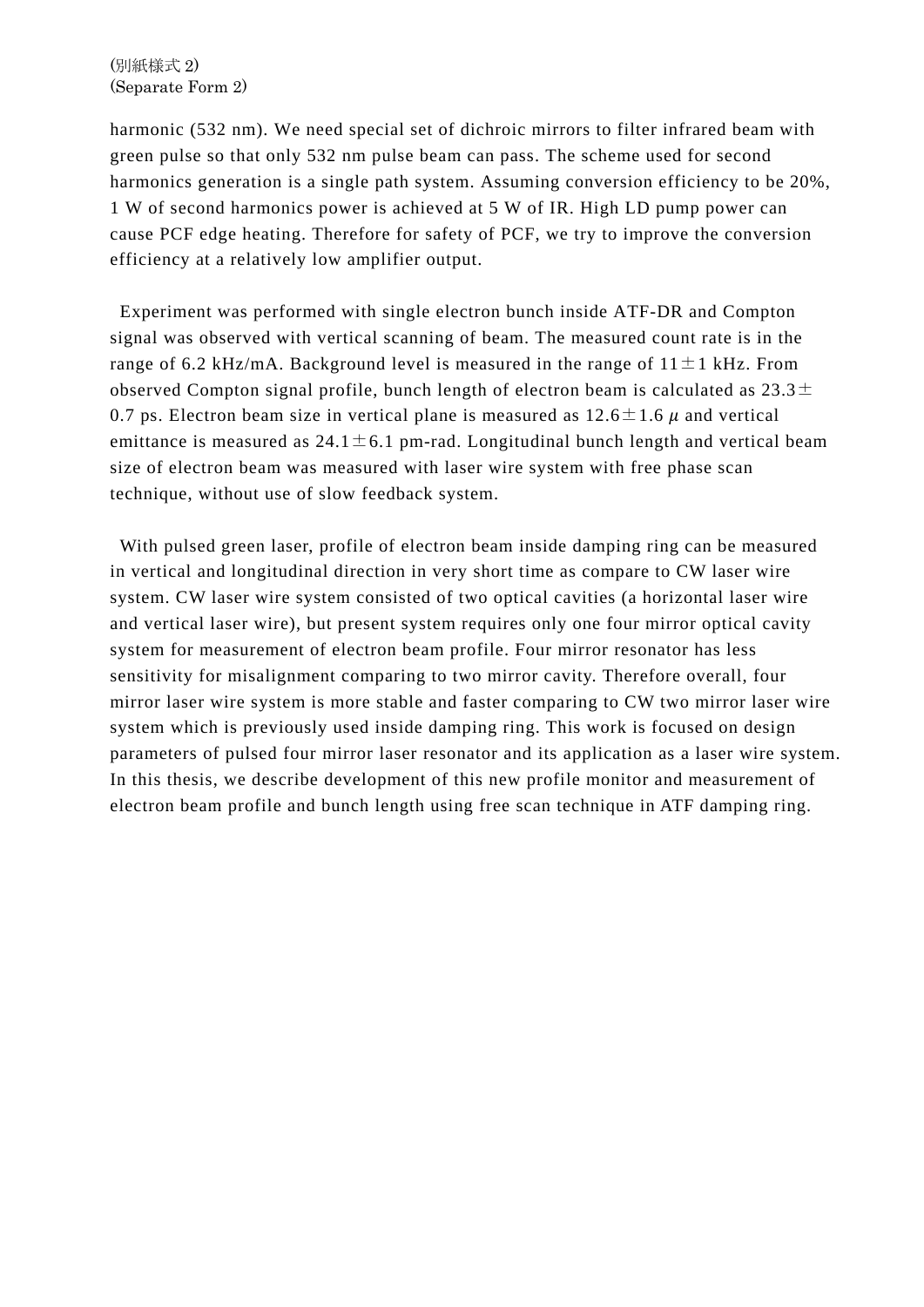## 博士論文の審査結果の要旨

Summary of the results of the doctoral thesis screening

リニアコライダーに必要なビームエミッタンスはDamping ringの放射冷却により実現さ れ、特に垂直方向は10pm rad以下にする必要がある。そのビームエミッタンスの測定、す なわちリング内の垂直ビームサイズ直接測定のために、氏はpulseビームをレーザー共振器 に共鳴し、レーザーと電子のCompton scatteringの定量的な計算を行った。その結果、測 定時間として、従来では10分程度測定時間が必要なCW laser wireに比べ、数秒でのscan にて測定を可能にするlaser wire systemを本論文内にて提案した。氏の提案の特徴として、 ビームサイズ(10μm)より小さなpulse beamのlaser waist size(σ value)の実現のため、 Damping ringのRF周波数と同期した714MHzの周期の共鳴条件の実現は従来の2枚ミラ ーでは困難であること、また、5μm程度のbeam sizeを目指す設計では2枚ミラーの共振器 のalignmentが厳しいことから、4枚ミラーを用いた新たなlaser wire systemを提唱し、計 算上5μm程度のlaser waist sizeが生成可能であることを提唱した。これらを実現するた めに、氏はlaser wireの心臓部である10cm長の高反射率の4枚ミラー光共振器を一から設 計し、10psのパルスレーザー(波長:1064nm)を使ったテストベンチで設計の評価を行った 後に、5μm程度のlaser beam waist実現に欠かせないGreen laser(波長:532nm)にて Damping ringのRF周波数と同期した714MHzの周期でgreen pulse laser蓄積を実現した。 電子ビームサイズより小さな7±1μm程度のlaser waist sizeを実現し、pulse型 laser wire systemの共振器内でレーザーwaistが設計に近いサイズを実現できること、その共振器内 の増幅率1000倍程度得られていることを確認した。入射レーザーの強度の増強のため、氏 は自ら1064nmのmode lockレーザーからの450mWの出力をphotonic fiberを用い、7Wま で増幅、その後、SHGによる波長変換の高効率化、特に変換結晶の温度安定化を行うこと で、1.6Wの大強度green laserの安定な出力を可能とした。さらにEO変換器によるfast feedbackおよび空洞共振器のミラーをコントロールするピエゾによるslow feedbackによ り、ATF damping ring北直線部内にインストールされた状態で、フィネス2000程度の4 枚ミラー共振器の共鳴状態を1時間以上も安定保持しながら共振器内にpulse laser wire を実現した。博士論文の7章に、レーザーと電子の衝突実験について具体的に述べている。 Lase wire system全体は1µmの精度の精密移動架台にて、laser wireを電子ビームに対し てスキャンした。γ線検出器はCsI pureシンチレータ付PMTを用い、宇宙線でエネルギー 校正を行った後にCompton γ線の検出を行った。データ取得の方法として、パルスレー ザーでのS/N比の改善を生かすべく、ringのRF周波数に対し、レーザーの共鳴周波数の位 相を360度スキャンすることで、S/N比が大きくなる測定を試みると同時にこのスキャンか ら新たにバンチ長の測定も行い、laser wireの新たな可能性を示した。残念ながら、強度 の強いレーザーではfeedbackが安定に働かず、共振器内強度はCW換算にて17.5Wであっ たが、pulseレーザーの特性を生かし、S/N比0.5程度とCWに比べ、1オーダー以上の改善 を見た。これにより、12.6±1.6μmのATF damping ringの垂直ビームサイズ測定を実現 し、新たな4枚ミラーでのpulse laser wireによるビーム計測が今後大きく期待できること を示した。ここまでが本論文の要旨である。

論文審査では4枚ミラーの pulse laser wire system の全体について、設計方針、測定方法、 評価への審査員の質問、さらに信号量の定量性に Background data を用いていることから 氏の信号の評価に対する質問等を行ったが、氏は論文内容にそって、生データからの解析 手順と定量的な解析結果の説明を行い、最終的に測定の妥当性を示した。以上により、研